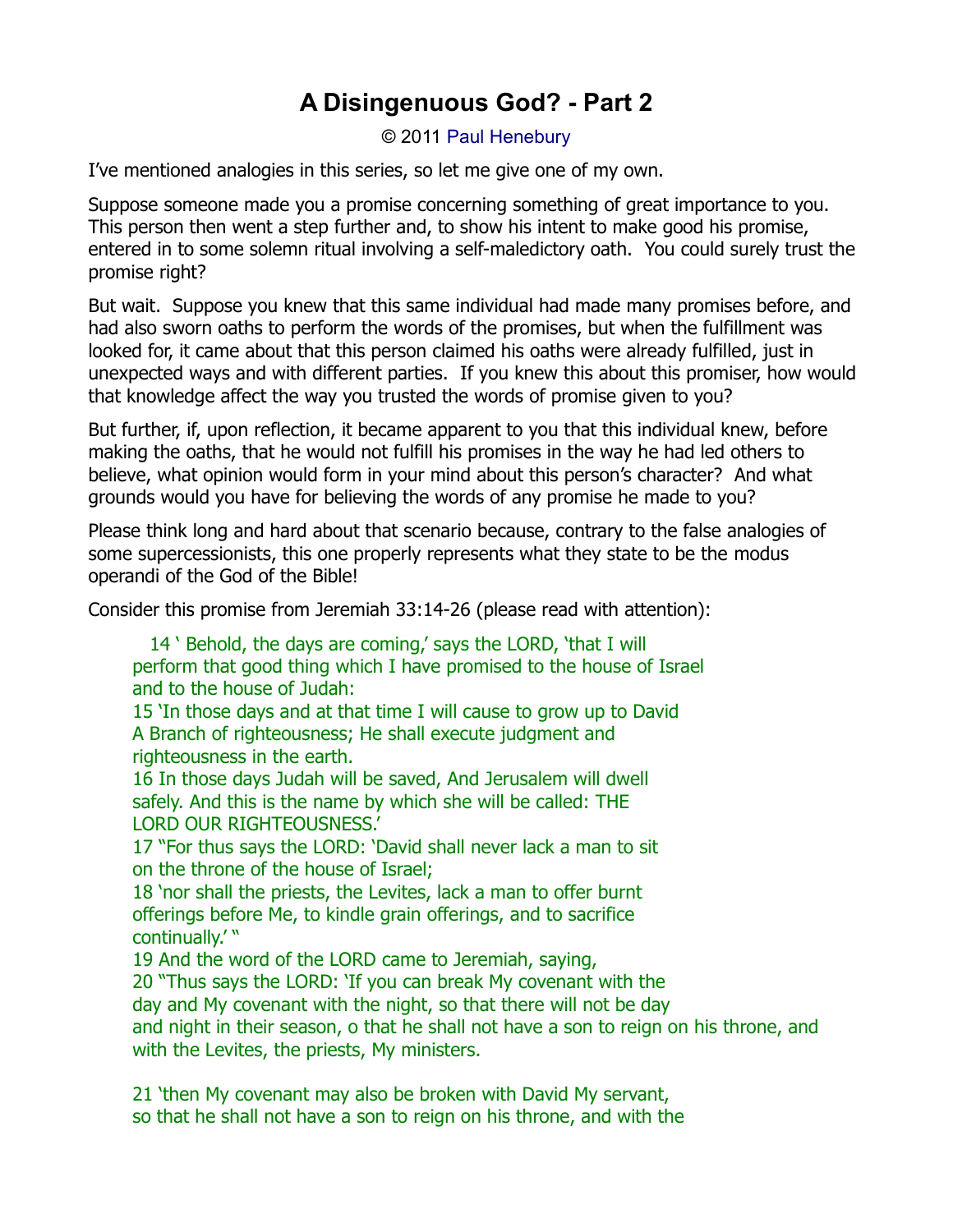Levites, the priests, My ministers.

22 'As the host of heaven cannot be numbered, nor the sand of the sea measured, so will I multiply the descendants of David My servant and the Levites who minister to Me.'" 23 Moreover the word of the LORD came to Jeremiah, saying, 24 "Have you not considered what these people have spoken,

saying, 'The two families which the LORD has chosen, He has also cast them off'? Thus they have despised My people, as if they should no more be a nation before them.

25 " Thus says the LORD: 'If My covenant is not with day and night, and if I have not appointed the ordinances of heaven and earth,

26 'then I will cast away the descendants of Jacob and David My servant, so that I will not take any of his descendants to be rulers over the descendants of Abraham, Isaac, and Jacob. For I will cause their captives to return, and will have mercy on them.' "

In this impressive piece of oath-taking we find God expressing Himself in the most unambiguous terms to perform certain promises:

- 1. The Branch of righteousness [Christ] will exercise righteousness in the earth.
- 2. He intends to perform what He has promised to Israel and Judah [not the Church]
- 3. Jerusalem will dwell safely and be called YHWH-Tsidkenu
- 4. The Davidic Covenant is expressly quoted
- 5. The Priests will also offer to the Lord continually [probably a reference to the covenant in Num. 25]
- 6. God's intention to fulfill these promises is underlined by His intent to uphold His creation [cf. Gen. 8:22]
- 7. The promises to David and the Levites are then repeated for emphasis
- 8. Then the Abrahamic covenant is quoted and the promises to David and the Priests are repeated
- 9. A saying concerning God's rejection of His people is contradicted in the terms of #4-8.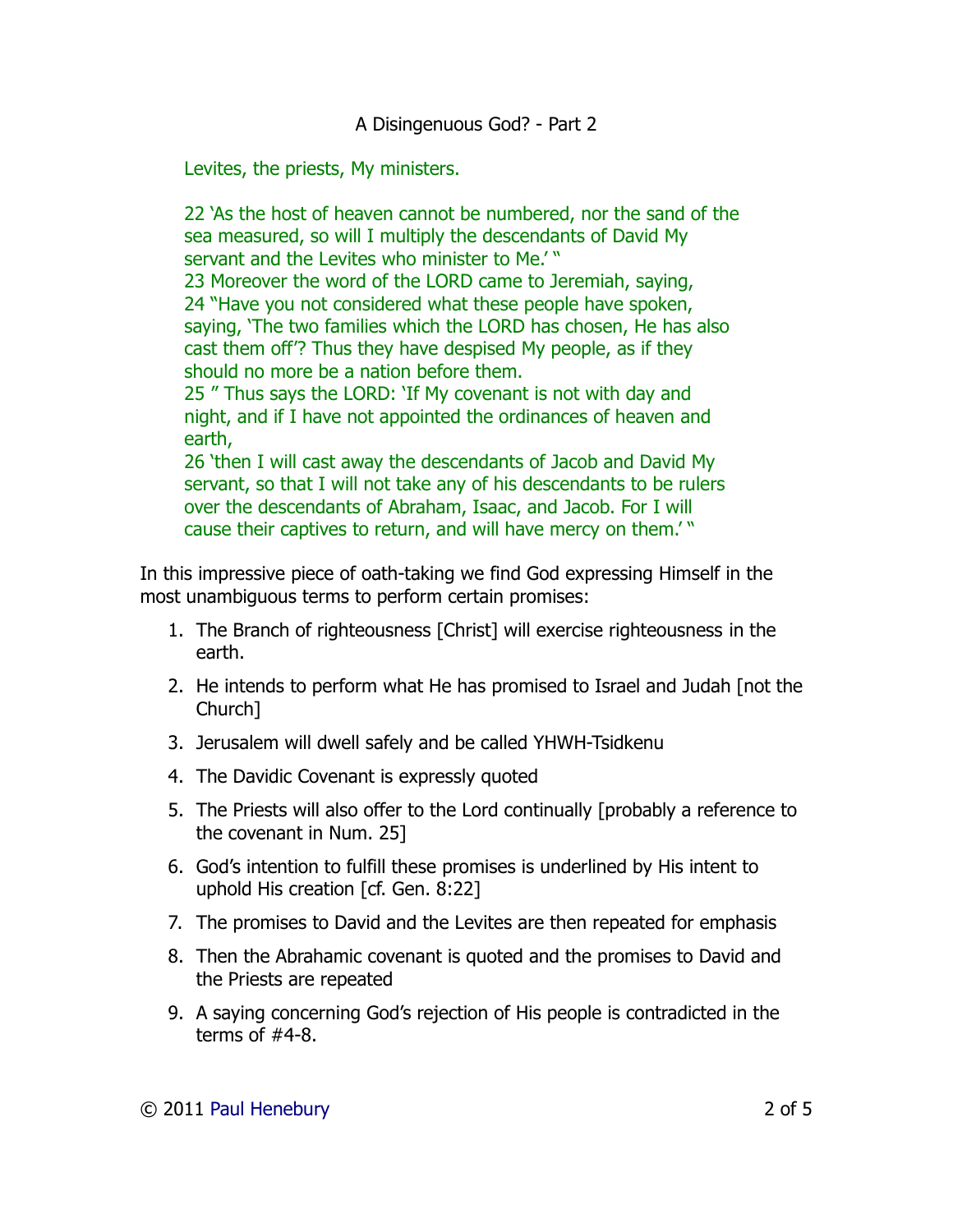## A Disingenuous God? - Part 2

Every one of these promises may be found in other prophetic passages in the OT. This is what God says. But there is a problem. According to many Christians, God is not going to put another King [Christ cf. #1] on the throne of David in Jerusalem. God is not going to let the Levites offer continual offerings to Him (which would require another Temple. One like Ezekiel's maybe?). In fact, God supposedly has had no intention of coming through on what He had promised in this passage, or for that matter, many similar OT passages. These "promises" aren't literal (although that is what people were led to believe). They were meant spiritually and typologically (even though there is no hint provided that would lead a person to view them that way).

Of course, the people who first heard them and believed them didn't understand this. How could they? The New Testament, which we are told is needed to correctly interpret all these promises, wasn't written yet!

I refer you to a little post I put up a week or so back where OT scholar Richard Hess has something interesting to say about the interpretation of Ezekiel's Temple. It is brief enough to include here:

"In terms of the future and the Messiah, Routledge views things from an amillennial context. Everything prophecied in the future was symbolized and fulfilled in Jesus. There is no future temple or time of peace before the new heavens and new earth. So when Ezekiel 40-48 describes this in detail, he was just condescending to people who could not otherwise understand except by making them think there was really going to be a temple and a repopulated Promised Land. Somehow Routledge doesn't find this deceptive in the least, despite the fact that every example we have until after the New Testament was written believed in a literal fulfillment of a restored temple." (my emphasis)

- From Richard Hess's **[review](http://www.denverseminary.edu/article/old-testament-theology-a-thematic-approach/)** of R. Routledge's OT Theology in Denver Journal.

Umm. So God made a detailed promise about a future Temple which led many pious Jews to believe there really would be a future Temple of that description? But, as it turns out (according to interpreters like Routledge) God meant something entirely different than what He said!

Does anyone find such equivocation in God alarming?

Whatismore, this is not an isolated example. In the theology of supercessionism, this act of saying one thing but meaning another is standard operating procedure for the God of the Old Testament. One might point to the prophetic portions of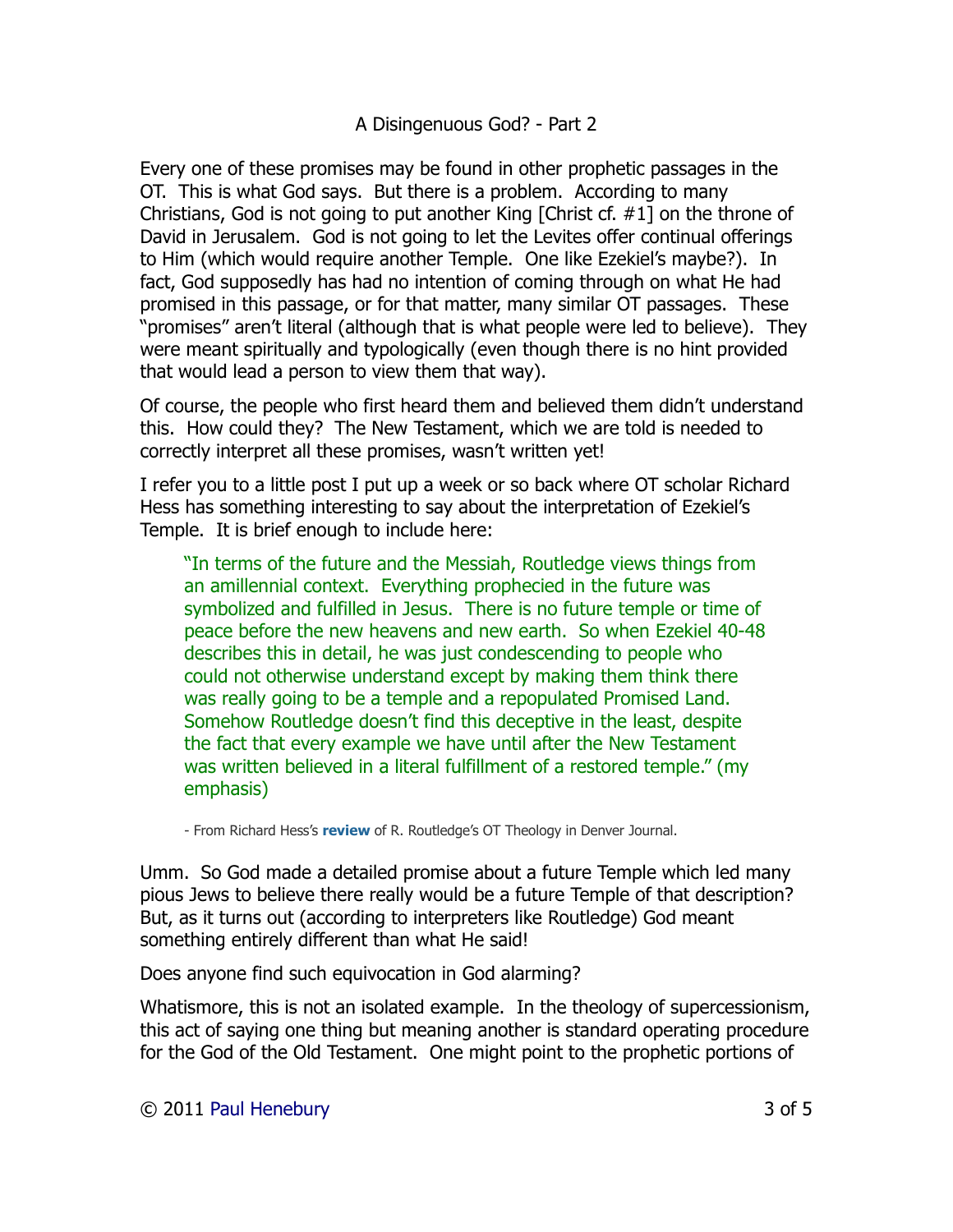say Isaiah, e.g., Isaiah 2, 11, 26, 27, 30, 42, 43, 44, 45, 46, 52, 54, 55, 60, 61, 62, 65, (seventeen chapters in one Book!) and be told by these brethren that these were merely types and shadows of NT realities – "realities" which would have been incomprehensible to the OT saints, given the information they were left with. Shall we look at another example?

NKJ Malachi 3:1 "Behold, I send My messenger, And he will prepare the way before Me. And the Lord, whom you seek, Will suddenly come to His temple, Even the Messenger of the covenant, In whom you delight. Behold, He is coming," Says the LORD of hosts.

2 "But who can endure the day of His coming? And who can stand when He appears? For He is like a refiner's fire And like launderer's soap.

3 He will sit as a refiner and a purifier of silver; He will purify the sons of Levi, And purge them as gold and silver, That they may offer to the LORD An offering in righteousness.

4 "Then the offering of Judah and Jerusalem Will be pleasant to the LORD, As in the days of old, As in former years.

5 And I will come near you for judgment; I will be a swift witness Against sorcerers, Against adulterers, Against perjurers, Against those who exploit wage earners and widows and orphans, And against those who turn away an alien — Because they do not fear Me," Says the LORD of hosts.

6 "For I am the LORD, I do not change; Therefore you are not consumed, O sons of Jacob.

In this prophecy the Lord is Jesus Christ in His first and second advents (this prophetic foreshortening is found e.g. in Isa. 61:1-3). He comes in his role as "Refiner" and "Purifier" when He comes "for judgment." But notice what He does to the "sons of Levi" in verse 3. He purges them in order that they may "offer…an offering in righteousness." When do they do this? Well, they did not do it at Christ's first Coming! But verse 2 is more in keeping with what we know about the Second Coming (Mal. 4:1; Isa. 63:1-6; cf. Rev. 19:11-16). Therefore, this purging of the Priests occurs when Jesus returns. But that requires (again) a future Temple in which to offer the prescribed offerings of verse 3. That is, if God means what He says.

The trouble is, the God of replacement theology doesn't mean what He says. He is like the person described in the opening analogy. It is in the very nature of this supercessionist god to prevaricate and mislead. In short, it is in the nature